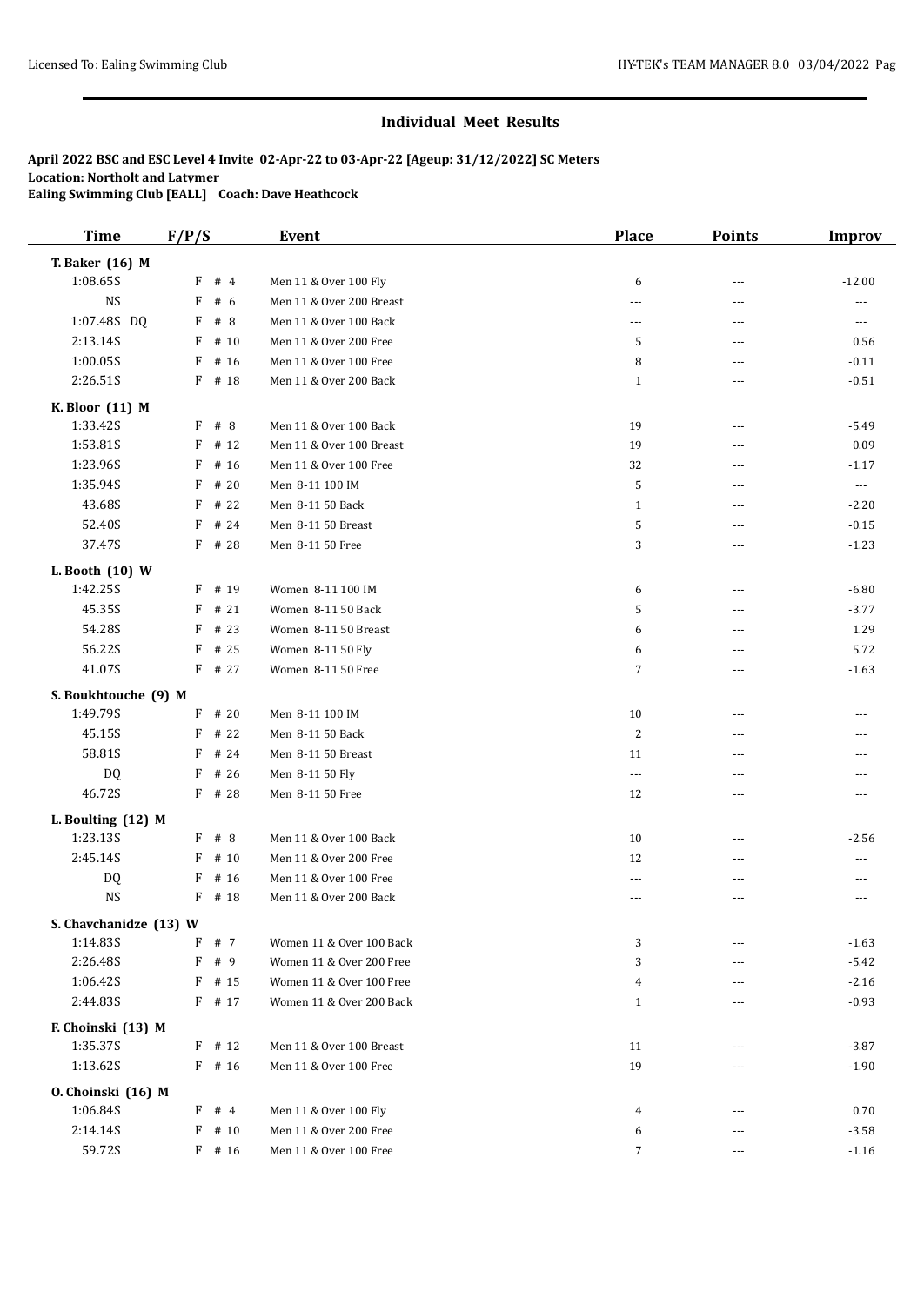| <b>Time</b>           | F/P/S             | <b>Event</b>                        | <b>Place</b>             | <b>Points</b>            | <b>Improv</b>         |
|-----------------------|-------------------|-------------------------------------|--------------------------|--------------------------|-----------------------|
| J. Cox (9) M          |                   |                                     |                          |                          |                       |
| 1:52.38S              | $F$ # 20          | Men 8-11 100 IM                     | 13                       | ---                      | $-2.72$               |
| 48.18S                | F<br># 22         | Men 8-11 50 Back                    | 9                        | ---                      | $-6.61$               |
| 59.22S                | # 24<br>F         | Men 8-11 50 Breast                  | 12                       | $---$                    | $-32.84$              |
| 51.53S                | # 26<br>F         | Men 8-11 50 Fly                     | $\overline{7}$           | ---                      | $-19.51$              |
| 45.47S                | F # 28            | Men 8-11 50 Free                    | 10                       | ---                      | $-5.28$               |
| L. Cox (11) M         |                   |                                     |                          |                          |                       |
| <b>NS</b>             | F<br>#2           | Men 11 & Over 200 IM                | $\overline{\phantom{a}}$ | $\overline{\phantom{a}}$ | $\sim$ $\sim$ $\sim$  |
| 3:47.54S              | F<br># 6          | Men 11 & Over 200 Breast            | 7                        | ---                      | $-9.31$               |
| 1:41.84S              | F<br># 8          | Men 11 & Over 100 Back              | 21                       | ---                      | $-9.77$               |
| 1:48.59S              | F<br># 12         | Men 11 & Over 100 Breast            | 17                       | ---                      | $-2.20$               |
| 1:31.48S              | F<br># 16         | Men 11 & Over 100 Free              | 34                       | ---                      | $-5.06$               |
| 1:40.25S              | F<br># 20         | Men 8-11 100 IM                     | 7                        | ---                      | $-13.62$              |
| 46.59S                | F<br># 22         | Men 8-11 50 Back                    | 5                        | ---                      | 0.54                  |
| 48.40S                | # 24<br>F         | Men 8-11 50 Breast                  | 2                        | $---$                    | 0.24                  |
| 46.94S                | # 26<br>F         | Men 8-11 50 Fly                     | 4                        | $\overline{\phantom{a}}$ | $-1.51$               |
| 39.38S                | $F$ # 28          | Men 8-11 50 Free                    | 6                        | ---                      | $-1.71$               |
| A. Cozzi Rueda (9) W  |                   |                                     |                          |                          |                       |
| 58.81S                | $F$ # 23          | Women 8-11 50 Breast                | 9                        | ---                      |                       |
| 51.66S                | $F$ # 27          | Women 8-11 50 Free                  | 16                       | ---                      | ---                   |
|                       |                   |                                     |                          |                          |                       |
| I. Dhandapani (10) M  |                   |                                     |                          |                          |                       |
| 1:52.00S<br>51.04S    | # 20<br>F<br># 22 | Men 8-11 100 IM<br>Men 8-11 50 Back | 11<br>11                 | ---                      | $-5.56$<br>32.94      |
| 1:02.84S              | F<br>F<br># 24    | Men 8-11 50 Breast                  |                          | ---                      | 0.96                  |
| 44.44S                | $F$ # 28          | Men 8-11 50 Free                    | 14<br>9                  | ---<br>---               | 0.08                  |
|                       |                   |                                     |                          |                          |                       |
| I. Dhandapani (14) M  |                   |                                     |                          |                          |                       |
| 1:24.97S DQ           | $F$ # 4           | Men 11 & Over 100 Fly               | $\overline{\phantom{a}}$ | ---                      | $\cdots$              |
| 2:33.10S              | F<br># 10         | Men 11 & Over 200 Free              | 9                        | ---                      | $-0.70$               |
| 1:32.26S              | F<br># 12         | Men 11 & Over 100 Breast            | 8                        | ---                      | $-1.39$               |
| 1:07.88S              | $F$ # 16          | Men 11 & Over 100 Free              | 15                       | ---                      | 2.40                  |
| L. Frainer-Law (12) M |                   |                                     |                          |                          |                       |
| 1:17.87S              | $F$ # 8           | Men 11 & Over 100 Back              | 9                        | ---                      | $-1.78$               |
| 2:33.33S              | $F$ # 10          | Men 11 & Over 200 Free              | 10                       |                          | $-10.01$              |
| 1:10.44S              | $F$ # 16          | Men 11 & Over 100 Free              | 18                       | $\cdots$                 | $-3.25$               |
| J. Gill (14) W        |                   |                                     |                          |                          |                       |
| 1:14.98S              | F # 7             | Women 11 & Over 100 Back            | 4                        | ---                      | $-0.59$               |
| NS                    | F # 9             | Women 11 & Over 200 Free            | ---                      | ---                      | $\scriptstyle \cdots$ |
| 1:08.07S              | $F$ # 15          | Women 11 & Over 100 Free            | 6                        | ---                      | 0.94                  |
| <b>NS</b>             | F # 17            | Women 11 & Over 200 Back            | ---                      | ---                      | $\cdots$              |
| A. Hadjazi (16) M     |                   |                                     |                          |                          |                       |
| 1:07.21S              | F # 8             | Men 11 & Over 100 Back              | 2                        | ---                      | $-7.01$               |
| $_{\rm NS}$           | F<br># 10         | Men 11 & Over 200 Free              | ---                      | ---                      | $\cdots$              |
| 59.46S                | # 16<br>F         | Men 11 & Over 100 Free              | 6                        | ---                      | $-6.16$               |
| NS                    | $F$ # 18          | Men 11 & Over 200 Back              | $---$                    | $\overline{\phantom{a}}$ | $\scriptstyle\cdots$  |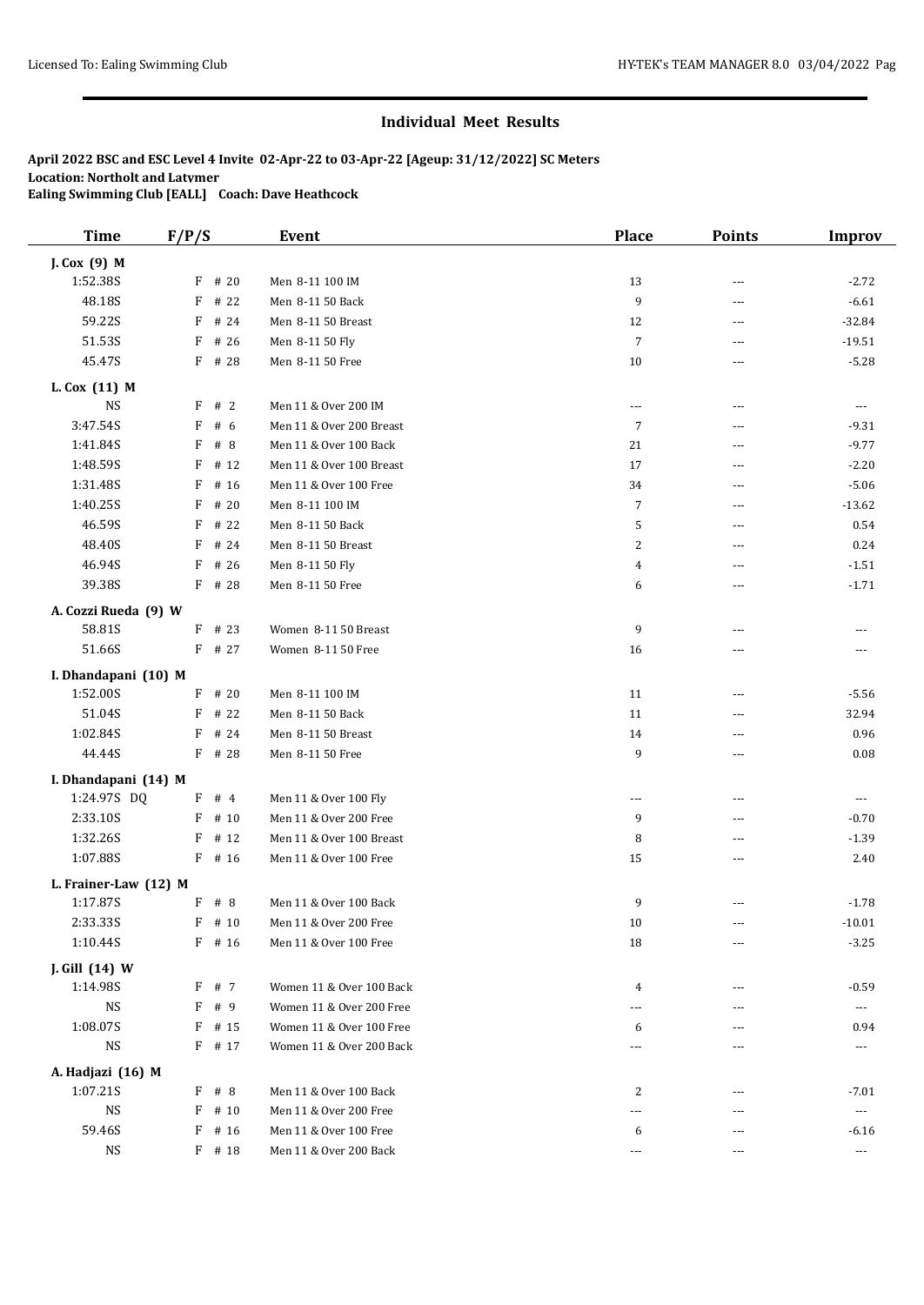| <b>Time</b>            | F/P/S     | Event                      | <b>Place</b>   | <b>Points</b> | <b>Improv</b> |
|------------------------|-----------|----------------------------|----------------|---------------|---------------|
| N. Harvey (13) M       |           |                            |                |               |               |
| 1:40.92S               | F # 8     | Men 11 & Over 100 Back     | 20             | ---           | $-4.42$       |
| 1:57.29S               | $F$ # 12  | Men 11 & Over 100 Breast   | 20             | ---           | 0.49          |
| 1:32.15S               | $F$ # 16  | Men 11 & Over 100 Free     | 35             | ---           | $-4.40$       |
| D. Hovell (14) W       |           |                            |                |               |               |
| 1:23.56S               | F # 7     | Women 11 & Over 100 Back   | 13             | ---           | $-1.03$       |
| 1:41.75S               | $F$ # 11  | Women 11 & Over 100 Breast | 10             | ---           | 1.87          |
| 1:15.63S               | $F$ # 15  | Women 11 & Over 100 Free   | 17             | ---           | 0.47          |
| J. Hovell (11) M       |           |                            |                |               |               |
| 1:42.39S               | F # 8     | Men 11 & Over 100 Back     | 22             | ---           | 1.61          |
| 1:34.08S               | $F$ # 16  | Men 11 & Over 100 Free     | 36             | ---           | $-1.03$       |
| T. Hovell (12) W       |           |                            |                |               |               |
| 1:20.83S               | F # 7     | Women 11 & Over 100 Back   | 9              | ---           | $-1.87$       |
| 1:33.37S               | $F$ # 11  | Women 11 & Over 100 Breast | 5              | ---           | $-3.26$       |
| 1:10.71S               | $F$ # 15  | Women 11 & Over 100 Free   | 12             | ---           | $-3.26$       |
| I. Ingleton (12) W     |           |                            |                |               |               |
| 2:56.95S               | F # 1     | Women 11 & Over 200 IM     | 11             | ---           | 1.73          |
| 3:16.10S               | F # 5     | Women 11 & Over 200 Breast | 3              | ---           | 2.49          |
| 1:09.75S               | $F$ # 15  | Women 11 & Over 100 Free   | 9              | ---           | $-1.06$       |
| A. Ingram (11) W       |           |                            |                |               |               |
| 3:28.45S               | F # 1     | Women 11 & Over 200 IM     | 19             | ---           | $---$         |
| 1:24.39S               | F<br># 15 | Women 11 & Over 100 Free   | 26             | ---           | $-9.80$       |
| 3:17.91S               | $F$ # 17  | Women 11 & Over 200 Back   | 10             | ---           | $\cdots$      |
| A. Jaslar (17) M       |           |                            |                |               |               |
| 1:12.89S               | F # 8     | Men 11 & Over 100 Back     | 6              | ---           | $-14.14$      |
| 1:02.74S               | $F$ # 16  | Men 11 & Over 100 Free     | 12             | ---           | $-0.79$       |
| M. Jervis (14) M       |           |                            |                |               |               |
| 3:20.40S               | F # 6     | Men 11 & Over 200 Breast   | 4              | ---           | $-6.33$       |
| 1:34.69S               | F<br># 12 | Men 11 & Over 100 Breast   | 9              | ---           | $-0.06$       |
| 1:14.72S               | $F$ # 16  | Men 11 & Over 100 Free     | 20             | ---           | $-2.66$       |
| E. Kc (13) W           |           |                            |                |               |               |
| 2:47.72S               | F # 1     | Women 11 & Over 200 IM     | 2              |               | $-3.93$       |
| 1:21.27S               | $F$ # 3   | Women 11 & Over 100 Fly    | 3              | ---           | 38.13         |
| 1:19.80S               | F # 7     | Women 11 & Over 100 Back   | 8              |               | 0.25          |
| 2:33.15S               | F # 9     | Women 11 & Over 200 Free   | $\overline{7}$ | ---           | 3.32          |
| <b>B.</b> Kowal (14) W |           |                            |                |               |               |
| 2:48.53S               | $F$ # 1   | Women 11 & Over 200 IM     | 3              | ---           | $-5.75$       |
| 1:24.09S               | #3<br>F   | Women 11 & Over 100 Fly    | 4              | ---           | $-11.53$      |
| 3:10.07S               | # 5<br>F  | Women 11 & Over 200 Breast | 2              | ---           | 0.14          |
| 1:25.51S               | $F$ # 11  | Women 11 & Over 100 Breast | $\mathbf{1}$   | ---           | 1.68          |
| C. Kwok (12) M         |           |                            |                |               |               |
| 1:30.45S               | F # 8     | Men 11 & Over 100 Back     | 14             | ---           | $-8.38$       |
| 1:36.63S               | # 12<br>F | Men 11 & Over 100 Breast   | 13             | ---           | $-1.37$       |
| 1:22.84S               | $F$ # 16  | Men 11 & Over 100 Free     | 30             | ---           | $-5.31$       |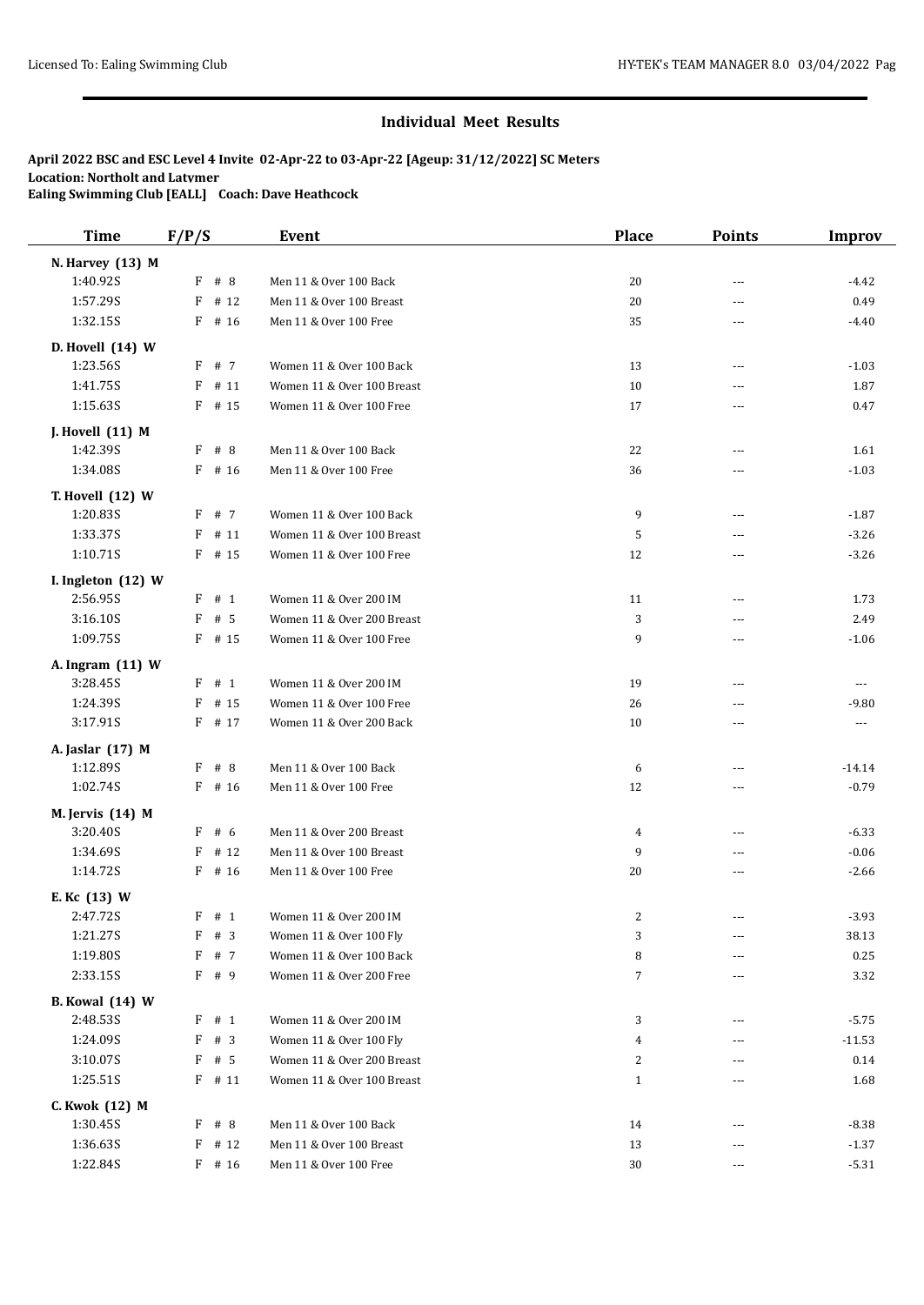| <b>Time</b>                | F/P/S     | <b>Event</b>               | Place                | <b>Points</b>  | <b>Improv</b>            |
|----------------------------|-----------|----------------------------|----------------------|----------------|--------------------------|
| C. Lennon (10) M           |           |                            |                      |                |                          |
| 1:58.53S                   | $F$ # 20  | Men 8-11 100 IM            | 14                   | ---            | $-30.25$                 |
| 52.40S                     | F<br># 22 | Men 8-11 50 Back           | 12                   | $\overline{a}$ | $-2.72$                  |
| DQ                         | # 24<br>F | Men 8-11 50 Breast         | $\sim$ $\sim$ $\sim$ | $\overline{a}$ | $---$                    |
| 1:09.97S                   | # 26<br>F | Men 8-11 50 Fly            | 9                    | ---            | $\overline{\phantom{a}}$ |
| 54.40S                     | F # 28    | Men 8-11 50 Free           | 13                   | $\overline{a}$ | $-1.41$                  |
|                            |           |                            |                      |                |                          |
| E. Loud (11) W<br>1:38.47S | F # 19    | Women 8-11 100 IM          |                      | ---            |                          |
| 44.28S                     | #21<br>F  | Women 8-11 50 Back         | $\overline{4}$       | ---            | $-6.43$<br>$-6.19$       |
| 53.34S                     | $F$ # 23  | Women 8-11 50 Breast       | 2<br>5               |                |                          |
| 45.97S                     | F<br># 25 |                            |                      | ---<br>---     | $-1.66$<br>2.97          |
|                            |           | Women 8-11 50 Fly          | 3                    |                |                          |
| 39.25S                     | $F$ # 27  | Women 8-11 50 Free         | 5                    | ---            | 0.37                     |
| M. Loud (9) W              |           |                            |                      |                |                          |
| 55.09S                     | $F$ # 21  | Women 8-11 50 Back         | 12                   | ---            | ---                      |
| 52.01S                     | $F$ # 27  | Women 8-11 50 Free         | 17                   | ---            | $\cdots$                 |
| E. Lovell (15) W           |           |                            |                      |                |                          |
| 2:33.77S                   | F # 9     | Women 11 & Over 200 Free   | 9                    | ---            | $-5.03$                  |
| 1:11.67S                   | $F$ # 15  | Women 11 & Over 100 Free   | 13                   | ---            | $-1.27$                  |
| K. Madani (10) M           |           |                            |                      |                |                          |
| 1:41.84S                   | $F$ # 20  | Men 8-11 100 IM            | 9                    | ---            | $-10.95$                 |
| 55.94S                     | F<br># 24 | Men 8-11 50 Breast         | 8                    | ---            | $-3.53$                  |
| 39.09S                     | $F$ # 28  | Men 8-11 50 Free           | 5                    | $\overline{a}$ | $-1.83$                  |
|                            |           |                            |                      |                |                          |
| T. McCall (14) W           |           |                            |                      |                |                          |
| 3:19.01S                   | $F$ # 5   | Women 11 & Over 200 Breast | 4                    | $\overline{a}$ | $-6.71$                  |
| 1:34.21S                   | # 11<br>F | Women 11 & Over 100 Breast | $\overline{7}$       | ---            | $-1.26$                  |
| 1:10.59S                   | $F$ # 15  | Women 11 & Over 100 Free   | 11                   | ---            | 1.19                     |
| A. Messis (10) M           |           |                            |                      |                |                          |
| 1:38.84S                   | $F$ # 20  | Men 8-11 100 IM            | 6                    | ---            | $-10.78$                 |
| 45.56S                     | F<br># 22 | Men 8-11 50 Back           | 4                    | $\overline{a}$ | $-2.33$                  |
| 56.31S                     | F<br># 24 | Men 8-11 50 Breast         | 9                    | ---            | 2.28                     |
| 49.50S                     | F<br># 26 | Men 8-11 50 Fly            | 6                    | ---            | $-6.00$                  |
| 38.93S                     | F # 28    | Men 8-11 50 Free           | 4                    | $\overline{a}$ | $-0.86$                  |
| S. Miller (11) M           |           |                            |                      |                |                          |
| 1:41.38S                   | F<br># 20 | Men 8-11 100 IM            | 8                    | ---            | $-11.13$                 |
| 55.19S                     | F<br># 24 | Men 8-11 50 Breast         | $\overline{7}$       |                | $-3.15$                  |
| 46.03S                     | $F$ # 26  | Men 8-11 50 Fly            | 3                    | ---            | $-2.50$                  |
| A. Nagarjuna (10) W        |           |                            |                      |                |                          |
| DQ                         | $F$ # 23  | Women 8-11 50 Breast       | ---                  | ---            | ---                      |
| 50.78S                     | $F$ # 27  | Women 8-11 50 Free         | 15                   | ---            |                          |
|                            |           |                            |                      |                |                          |
| S. Nagarjuna (12) W        |           |                            |                      |                |                          |
| 2:09.67S DQ                | $F$ # 7   | Women 11 & Over 100 Back   | $---$                | ---            |                          |
| 2:01.05S                   | $F$ # 15  | Women 11 & Over 100 Free   | 33                   | ---            |                          |
| D. O'keeffe (13) W         |           |                            |                      |                |                          |
| 3:19.74S                   | $F$ # 5   | Women 11 & Over 200 Breast | 5                    | ---            | $-2.53$                  |
| 1:26.45S                   | F # 7     | Women 11 & Over 100 Back   | 20                   | ---            | $\scriptstyle \cdots$    |
| 1:34.37S                   | $F$ # 11  | Women 11 & Over 100 Breast | 8                    | ---            | $-0.10$                  |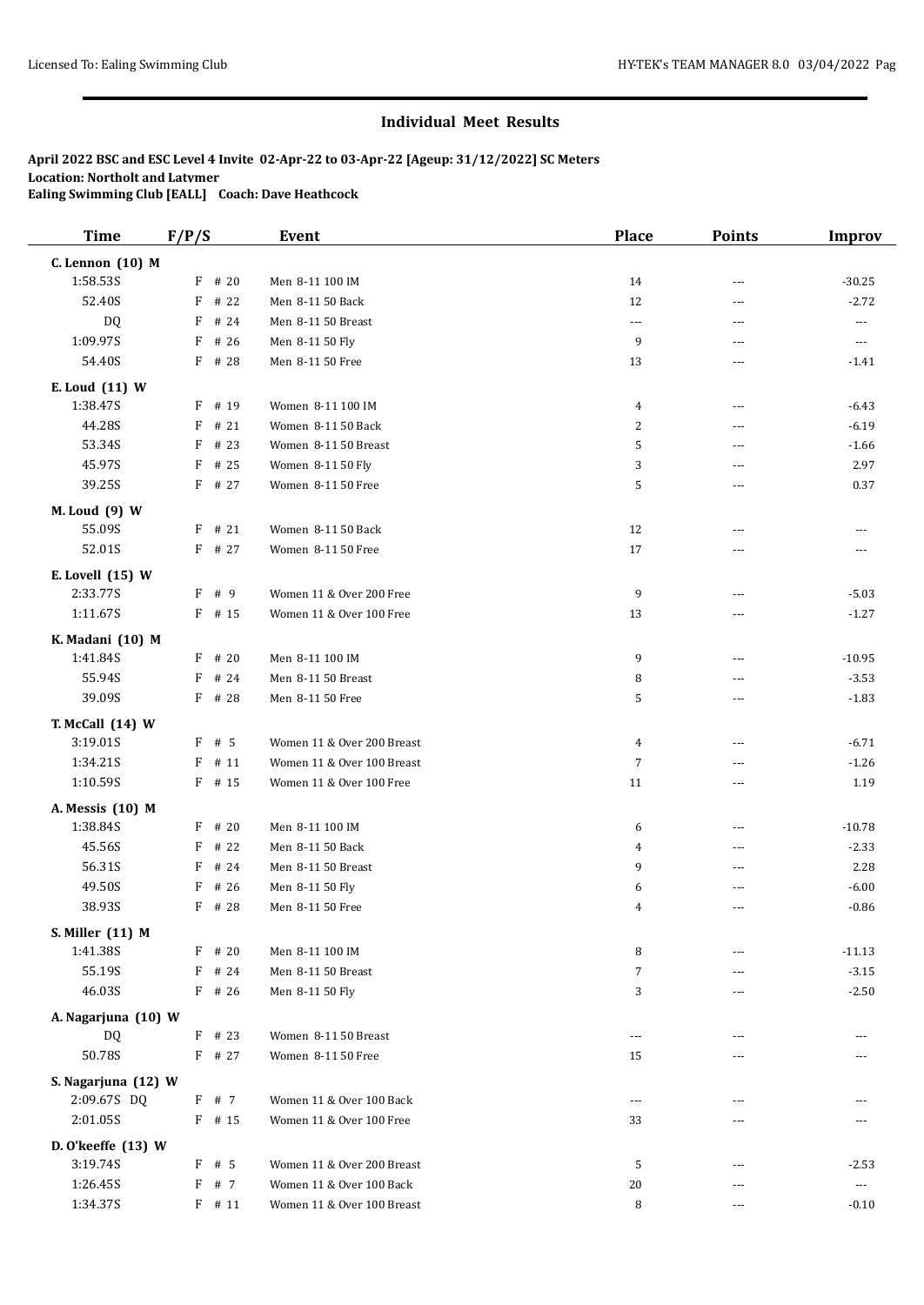| <b>Time</b>                 | F/P/S     | <b>Event</b>               | <b>Place</b>             | <b>Points</b>            | <b>Improv</b>                          |
|-----------------------------|-----------|----------------------------|--------------------------|--------------------------|----------------------------------------|
| D. Pytlowany (11) W         |           |                            |                          |                          |                                        |
| 3:05.87S                    | F # 9     | Women 11 & Over 200 Free   | 23                       | ---                      | $---$                                  |
| 1:52.91S                    | F<br># 11 | Women 11 & Over 100 Breast | 18                       | ---                      | $-7.97$                                |
| 1:33.49S                    | $F$ # 15  | Women 11 & Over 100 Free   | 31                       | $\frac{1}{2}$            | $-5.92$                                |
| H. Pytlowany (14) M         |           |                            |                          |                          |                                        |
| 2:10.32S                    | F<br># 10 | Men 11 & Over 200 Free     | 3                        | $\overline{a}$           | $-8.94$                                |
| 2:39.24S                    | F<br># 14 | Men 11 & Over 200 Fly      | 3                        | ---                      | $-3.61$                                |
| <b>NS</b>                   | $F$ # 16  | Men 11 & Over 100 Free     | $\overline{\phantom{a}}$ | ---                      | $\cdots$                               |
| O. Rabenstein Tobbal (11) M |           |                            |                          |                          |                                        |
| 1:44.14S                    | F # 8     | Men 11 & Over 100 Back     | 23                       | $\overline{\phantom{a}}$ | $-5.61$                                |
| 3:32.92S                    | $F$ # 10  | Men 11 & Over 200 Free     | 20                       | ---                      | 10.11                                  |
| 2:00.80S DQ                 | $F$ # 12  | Men 11 & Over 100 Breast   | $\cdots$                 | ---                      | $\scriptstyle\cdots\scriptstyle\cdots$ |
|                             |           |                            |                          |                          |                                        |
| $C.$ Ramshaw $(10)$ W       |           |                            |                          |                          |                                        |
| 47.70S                      | $F$ # 21  | Women 8-11 50 Back         | 8                        | ---                      | $-7.55$                                |
| 1:00.91S                    | $F$ # 23  | Women 8-11 50 Breast       | 11                       | $---$                    | $-9.22$                                |
| 43.78S                      | $F$ # 27  | Women 8-11 50 Free         | 9                        | ---                      | $-5.36$                                |
| A. Russell-Fraser (10) W    |           |                            |                          |                          |                                        |
| 57.00S                      | $F$ # 21  | Women 8-11 50 Back         | 16                       | $\overline{\phantom{a}}$ | ---                                    |
| 1:12.10S                    | F<br># 23 | Women 8-11 50 Breast       | 16                       | ---                      |                                        |
| 53.22S                      | $F$ # 27  | Women 8-11 50 Free         | 18                       | ---                      | ---                                    |
| P. Rutkowski (17) M         |           |                            |                          |                          |                                        |
| 1:10.94S                    | F # 8     | Men 11 & Over 100 Back     | 4                        | ---                      | $-0.92$                                |
| 2:14.73S                    | F<br># 10 | Men 11 & Over 200 Free     | 7                        | ---                      | 1.76                                   |
| 1:01.51S                    | $F$ # 16  | Men 11 & Over 100 Free     | 9                        | $---$                    | 0.61                                   |
| C. Ryan (12) W              |           |                            |                          |                          |                                        |
| 1:40.93S                    | F # 7     | Women 11 & Over 100 Back   | 27                       | ---                      |                                        |
| 3:45.53S                    | F # 9     | Women 11 & Over 200 Free   | 24                       | ---                      | $- - -$                                |
| D. Self (14) W              |           |                            |                          |                          |                                        |
| 2:50.67S                    | F<br># 1  | Women 11 & Over 200 IM     | 6                        | ---                      | $-6.46$                                |
| 1:18.11S                    | # 7<br>F  | Women 11 & Over 100 Back   | 5                        | ---                      | 1.79                                   |
| 2:33.03S                    | $F$ # 9   | Women 11 & Over 200 Free   | 6                        | ---                      | 1.51                                   |
|                             |           |                            |                          |                          |                                        |
| E. Sennis (14) W            |           |                            |                          |                          |                                        |
| 2:54.05S                    | F # 1     | Women 11 & Over 200 IM     | 9                        | ---                      | $\cdots$                               |
| 2:33.35S                    | F<br># 9  | Women 11 & Over 200 Free   | 8                        | ---                      | $-5.61$                                |
| 1:30.75S                    | $F$ # 11  | Women 11 & Over 100 Breast | 4                        |                          | $-0.47$                                |
| 1:10.41S                    | F # 15    | Women 11 & Over 100 Free   | 10                       | ---                      | 0.70                                   |
| J. Sennis (16) M            |           |                            |                          |                          |                                        |
| 1:03.84S                    | F<br>#4   | Men 11 & Over 100 Fly      | 2                        | ---                      | $-1.24$                                |
| 2:04.54S                    | F<br># 10 | Men 11 & Over 200 Free     | $\mathbf{1}$             | ---                      | $-1.89$                                |
| 2:27.41S                    | F<br># 14 | Men 11 & Over 200 Fly      | $\mathbf{1}$             | ---                      | $-0.81$                                |
| 58.85S                      | F # 16    | Men 11 & Over 100 Free     | 4                        | ---                      | 0.32                                   |
| R. Sharma (12) W            |           |                            |                          |                          |                                        |
| 2:50.31S                    | $F$ # 9   | Women 11 & Over 200 Free   | 17                       | ---                      | $-7.25$                                |
| 1:47.15S                    | F<br># 11 | Women 11 & Over 100 Breast | 15                       | ---                      | $-3.35$                                |
| 1:20.71S                    | $F$ # 15  | Women 11 & Over 100 Free   | 22                       | ---                      | 0.48                                   |